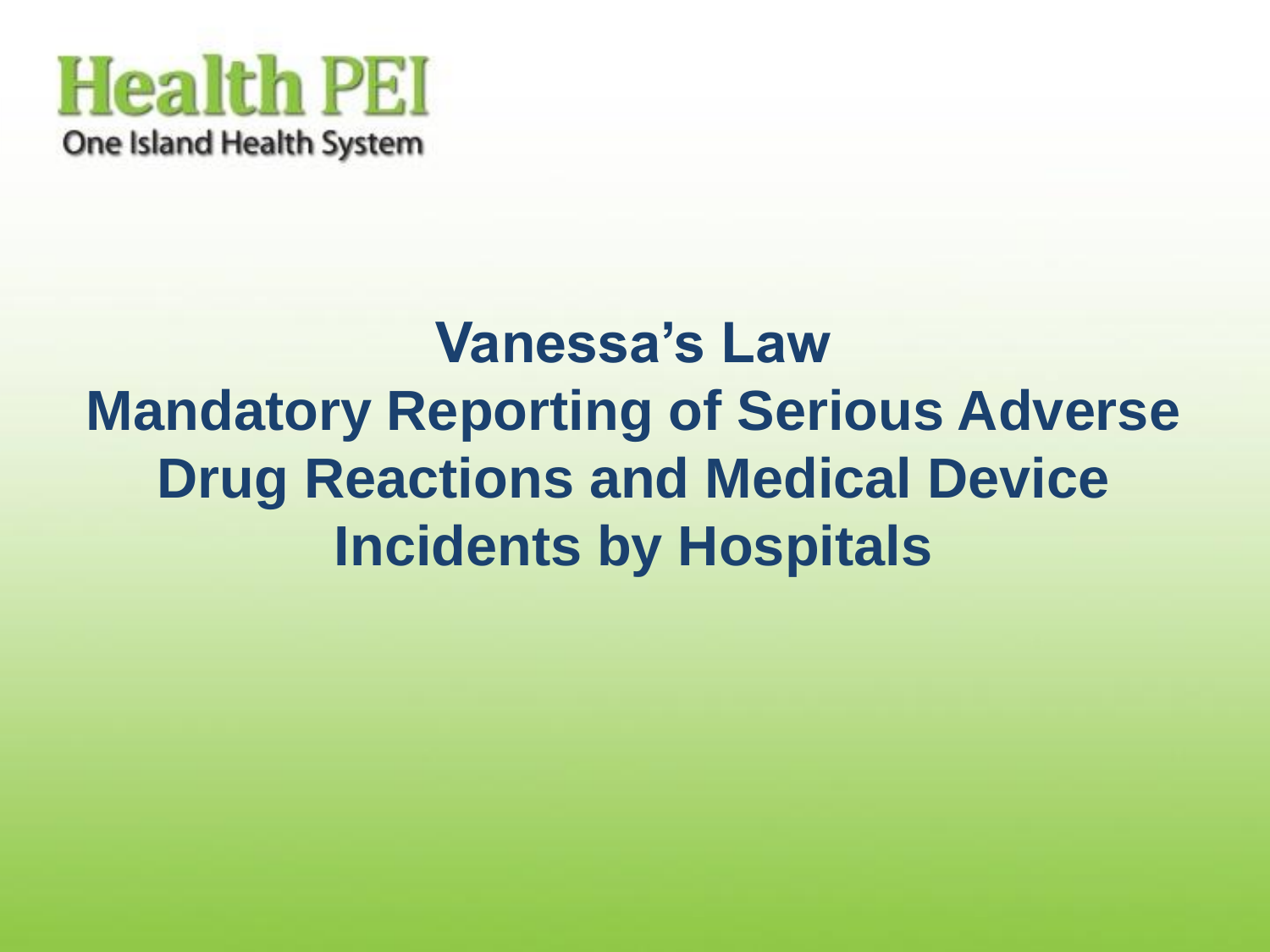- Vanessa Young died in 2000, at the age of 15, of a cardiac arrhythmia after taking cisapride (Prepulsid®) as prescribed.
- A campaign for increased regulation of therapeutic products subsequently led to greater powers for Health Canada to request safety data from hospitals and industry about drugs and medical devices.
- **Vanessa's Law** was enacted in 2014 and the mandatory reporting requirements come into effect December 16<sup>th</sup>, 2019.

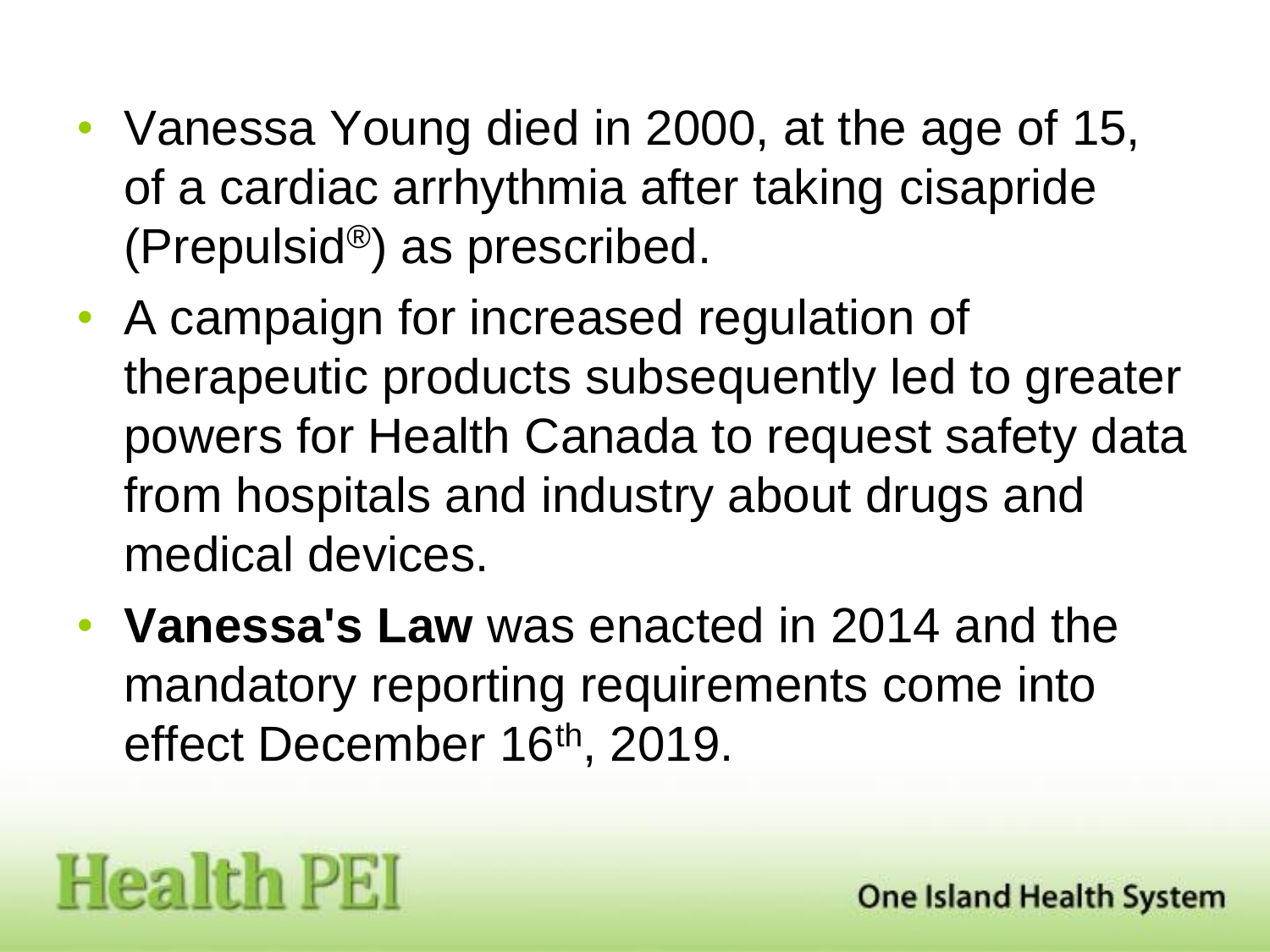# Amendments to the *Food and*  **Drugs Act include**

- Power to require information, tests or studies
- Power to require a label change/package modification
- Power to recall unsafe therapeutic products
- Ability to disclose information in certain circumstances
- Tougher measures for those that do not COMPIV
- **Mandatory reporting of serious adverse drug reactions and medical device incidents by health care institutions**

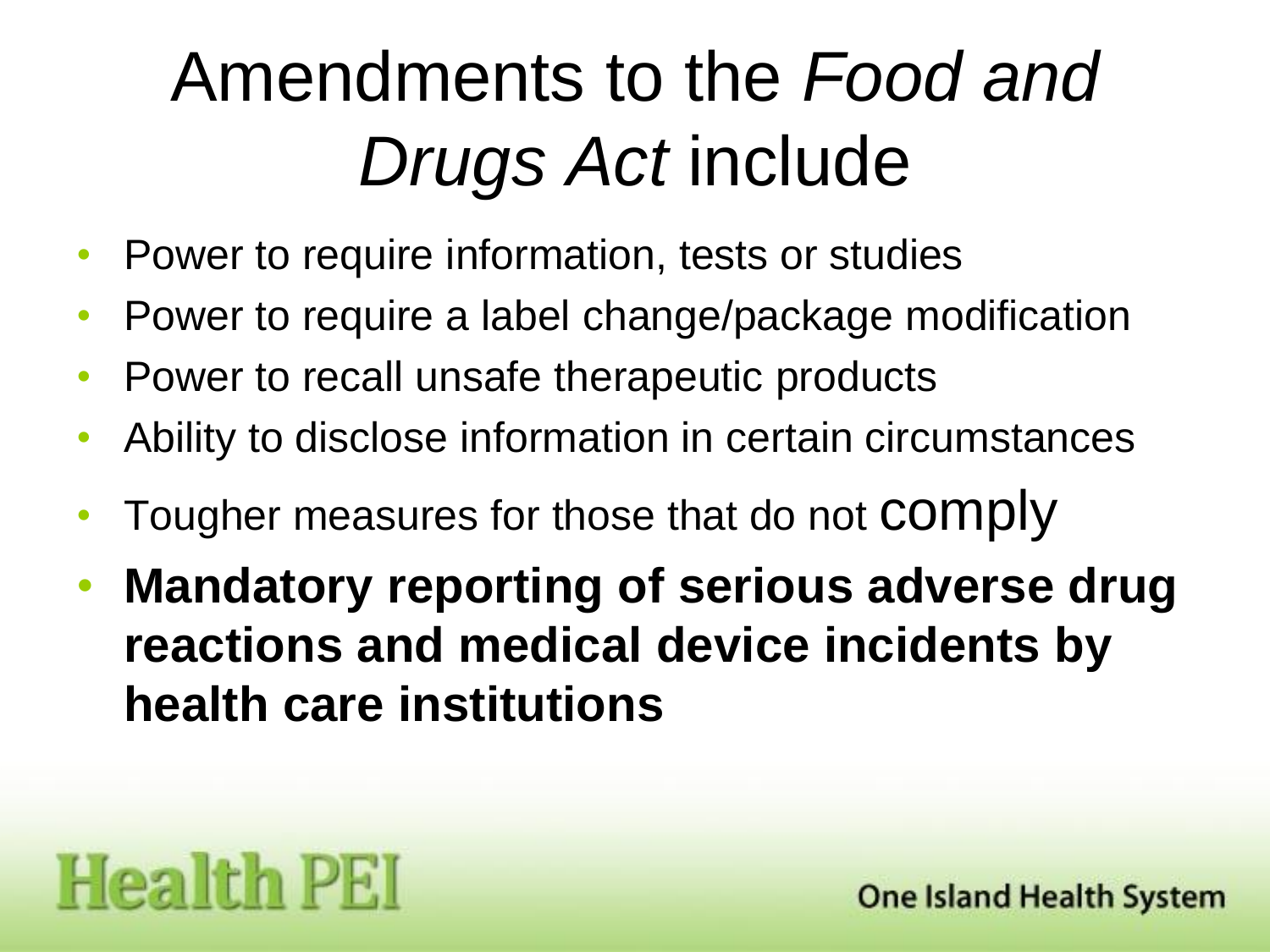# Who Is Required to Report?

#### The regulations apply to **all hospitals.**

#### The regulations define a **hospital** as a facility that:

- is licensed, approved or designated as a hospital by a province or territory, in accordance with the laws of the province or territory, to provide care or treatment to persons suffering from any form of disease or illness; or
- is operated by the Government of Canada and provides health services to in-patients

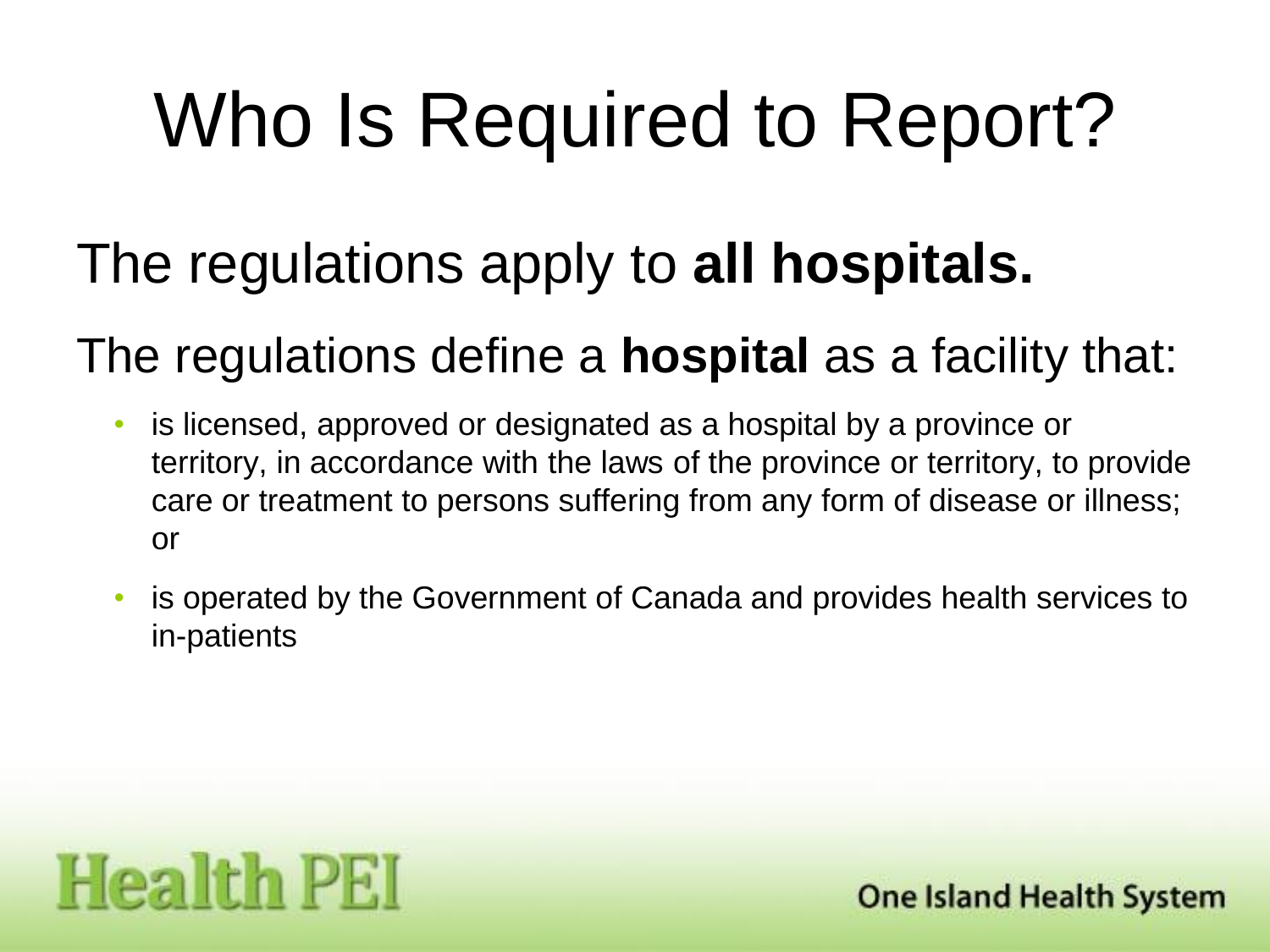### What are the Definitions of a Serious ADR and MDI?

A *serious adverse drug reaction (serious ADR)* is a noxious and unintended

response to a drug that occurs at any dose and that

- requires in-patient hospitalization or prolongation of existing hospitalization,
- causes congenital malformation,
- results in persistent or significant disability or incapacity,
- is life-threatening, or
- results in death.

A *medical device incident (MDI)* is an incident related to a failure of a medical device or a deterioration in its effectiveness, or any inadequacy in its labelling or in its directions for use that has led to the death or a serious deterioration in the state of health of a patient, user, or other person, or could do so were it to recur.<br>Health PEI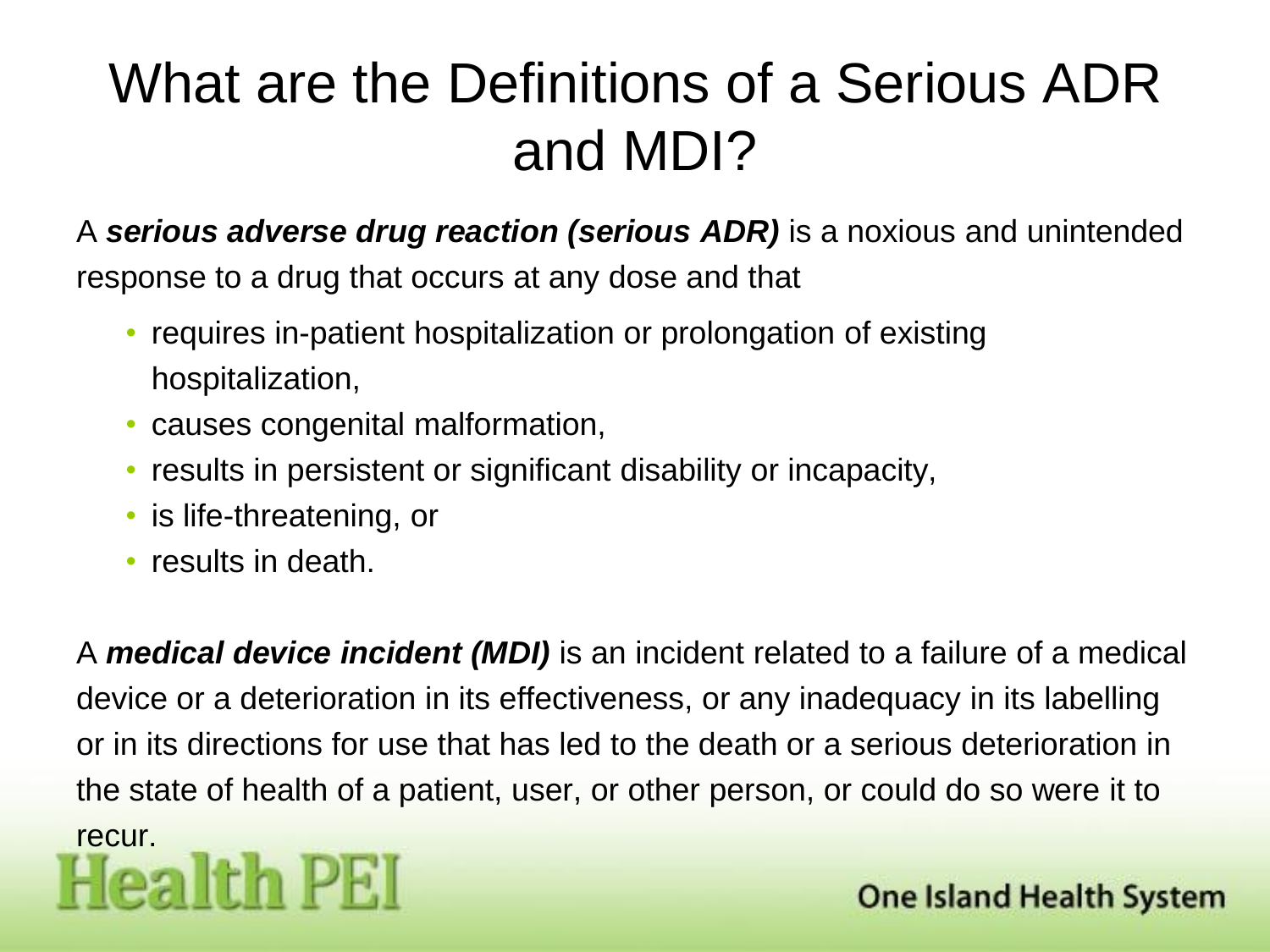### What Products Are In Scope of these Regulations?

The mandatory reporting requirements for hospitals apply to therapeutic products, including:

- Pharmaceuticals (prescription and non-prescription drugs)
- Biologic drugs (biotechnology products, fractionated blood products, plasma proteins, and vaccines [excluding vaccines administered under a routine immunization program of a province or territory])
- Radiopharmaceutical drugs
- Disinfectants
- Medical devices
- Drugs for an urgent public health need

#### **When in doubt, Health Canada encourages hospitals to report**

## **Health PEI**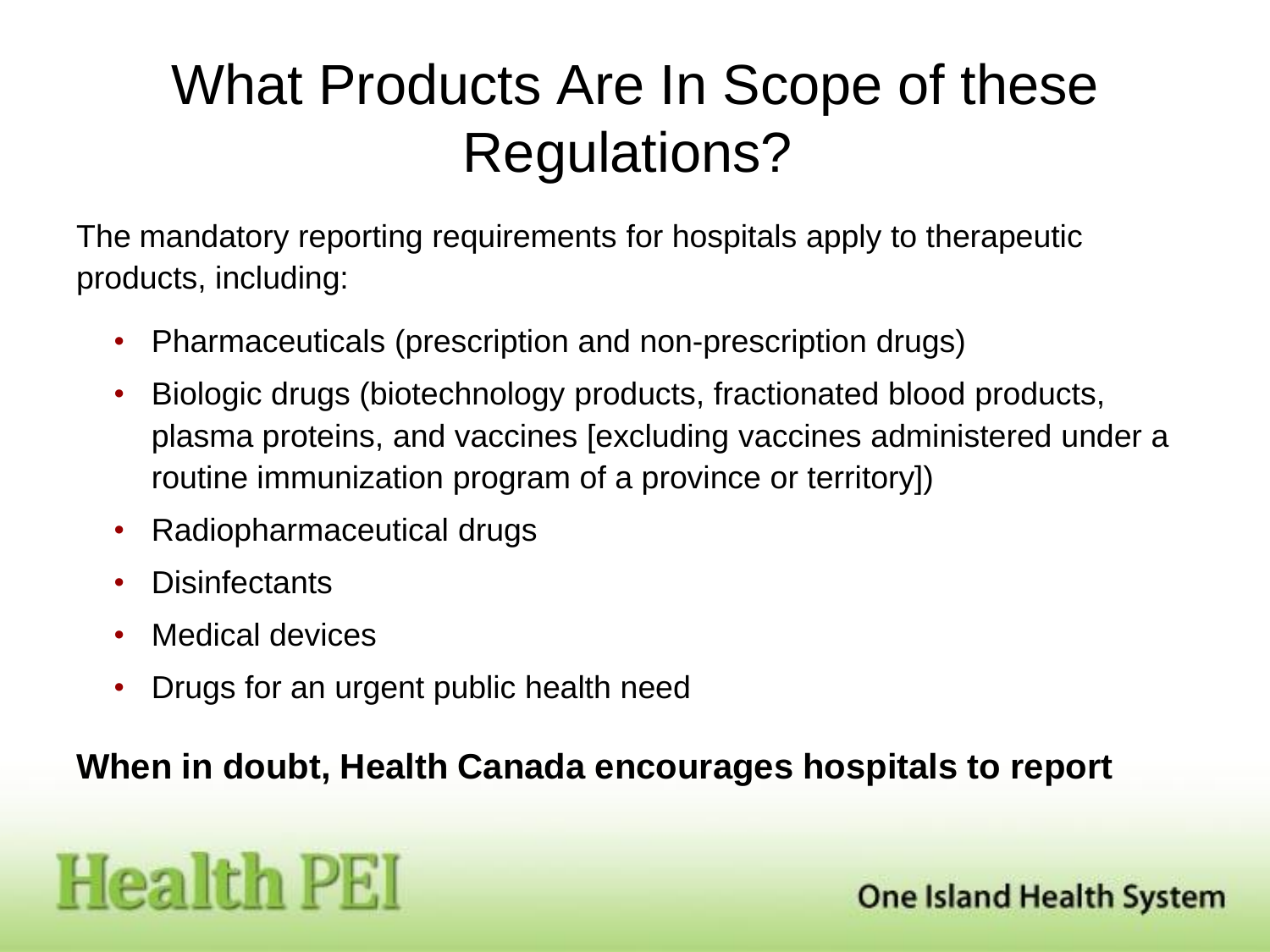#### When Must Hospitals Report?

The regulations require hospitals to report serious ADRs or MDIs in writing to Health Canada **within 30 calendar days of first documentation** of the serious ADR or MDI within the hospital.

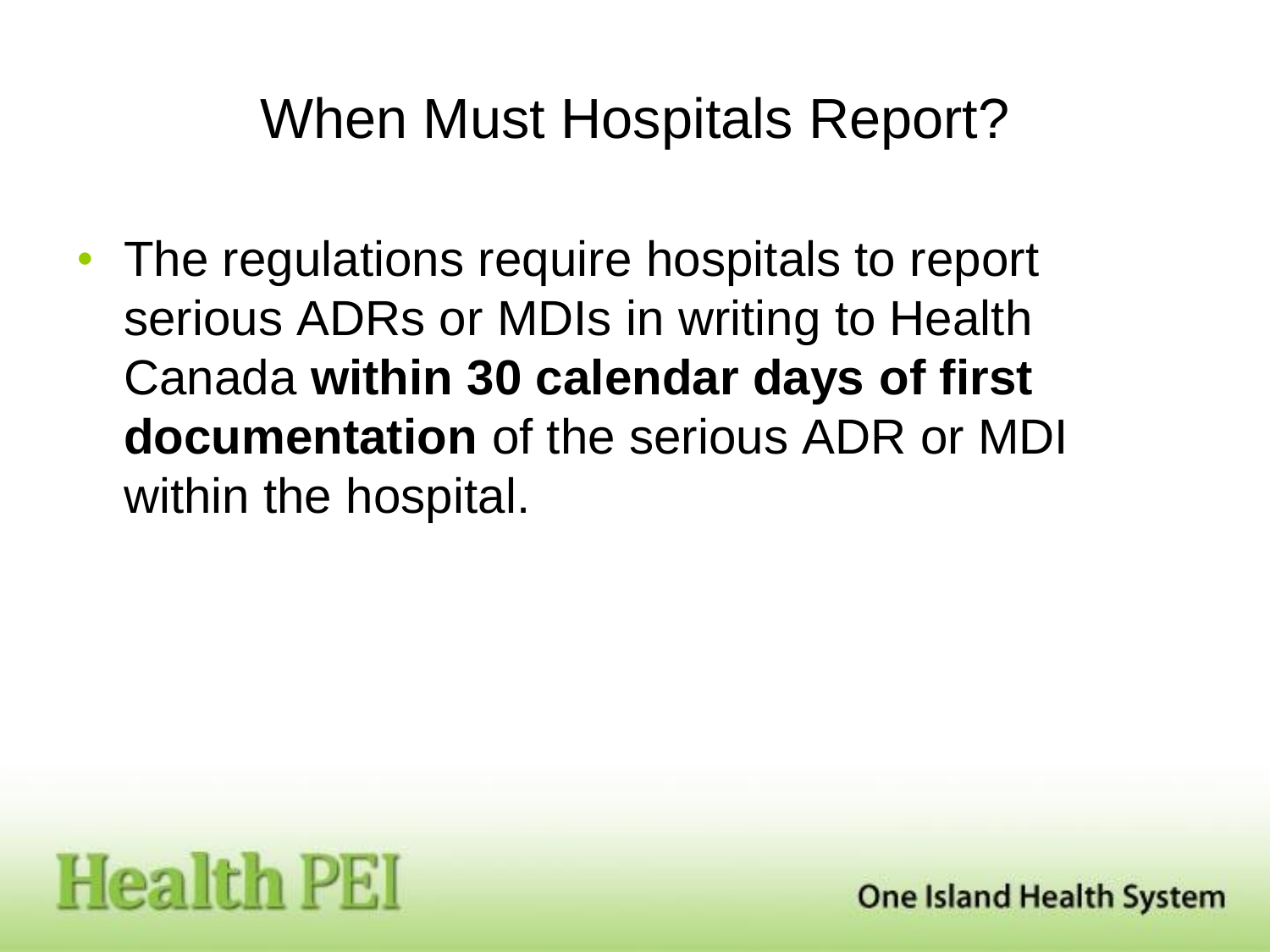#### Information "Within the Control of the Hospital"

The regulations require hospitals to report all documented serious ADRs and all documented MDIs, where the required information is **within the control of the hospital**.

- Information that is within the control of the hospital is information that would be reasonably accessible within the hospital.
- While it is encouraged for hospitals to take all reasonable steps to retrieve the required information to complete as thorough a report as possible, there is no requirement to do further investigation in order to obtain the pieces of information.